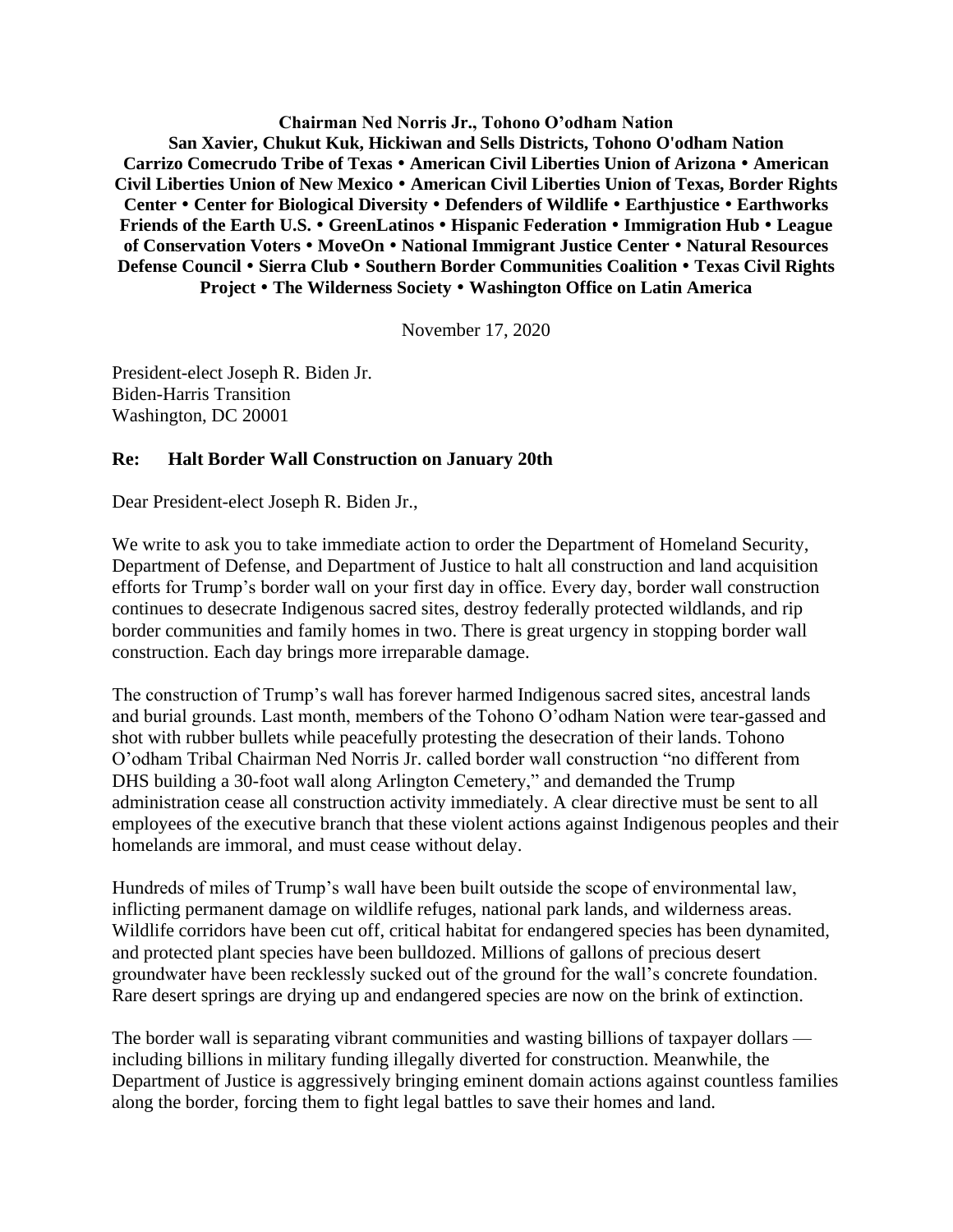All of this can be stopped the day you take office — halt wall construction, cancel existing construction contracts, and stop all land acquisition and eminent domain proceedings. These simple, immediate actions will spare Indigenous sacred sites from destruction, save wildlife from extinction, protect our public lands, and help countless families stay in their homes.

Sincerely,

- 1. African American Ministers In Action
- 2. American Civil Liberties Union of Arizona
- 3. American Civil Liberties Union of New Mexico
- 4. American Civil Liberties Union of Texas, Border Rights Center
- 5. Arivaca Wall Resistors
- 6. Arizona Trail Association
- 7. Arizona Youth Climate Coalition
- 8. Asian Americans Advancing Justice
- 9. BORDER ANGELS
- 10. Border Patrol Victims Network
- 11. Borderlands Restoration Network
- 12. Bridges Faith Initiative
- 13. California Wilderness Coalition
- 14. Carrizo Comecrudo Tribe of Texas
- 15. Center for Biological Diversity
- 16. Chairman Ned Norris Jr., Tohono O'odham Nation
- 17. Chispa Arizona
- 18. Chukut Kuk District, Tohono O'odham Nation
- 19. Chula Vista Partners in Courage
- 20. Church World Service
- 21. Cooperative Baptist Fellowship
- 22. Defenders of Wildlife
- 23. Earthiustice
- 24. Earthworks
- 25. End Streamline Coalition
- 26. Environmental Protection Information Center
- 27. Evangelical Lutheran Church in America
- 28. Fellowship Southwest
- 29. FIRE Fight for Immigrants and Refugees Everywhere
- 30. Friends of Friendship Park
- 31. Friends of the Earth U.S.
- 32. Frontera de Cristo
- 33. Gila Resources Information Project
- 34. Great Old Broads for Wilderness
- 35. Green Valley Samaritans
- 36. GreenLatinos
- 37. Haitian Bridge Alliance
- 38. Harvard TPS Coalition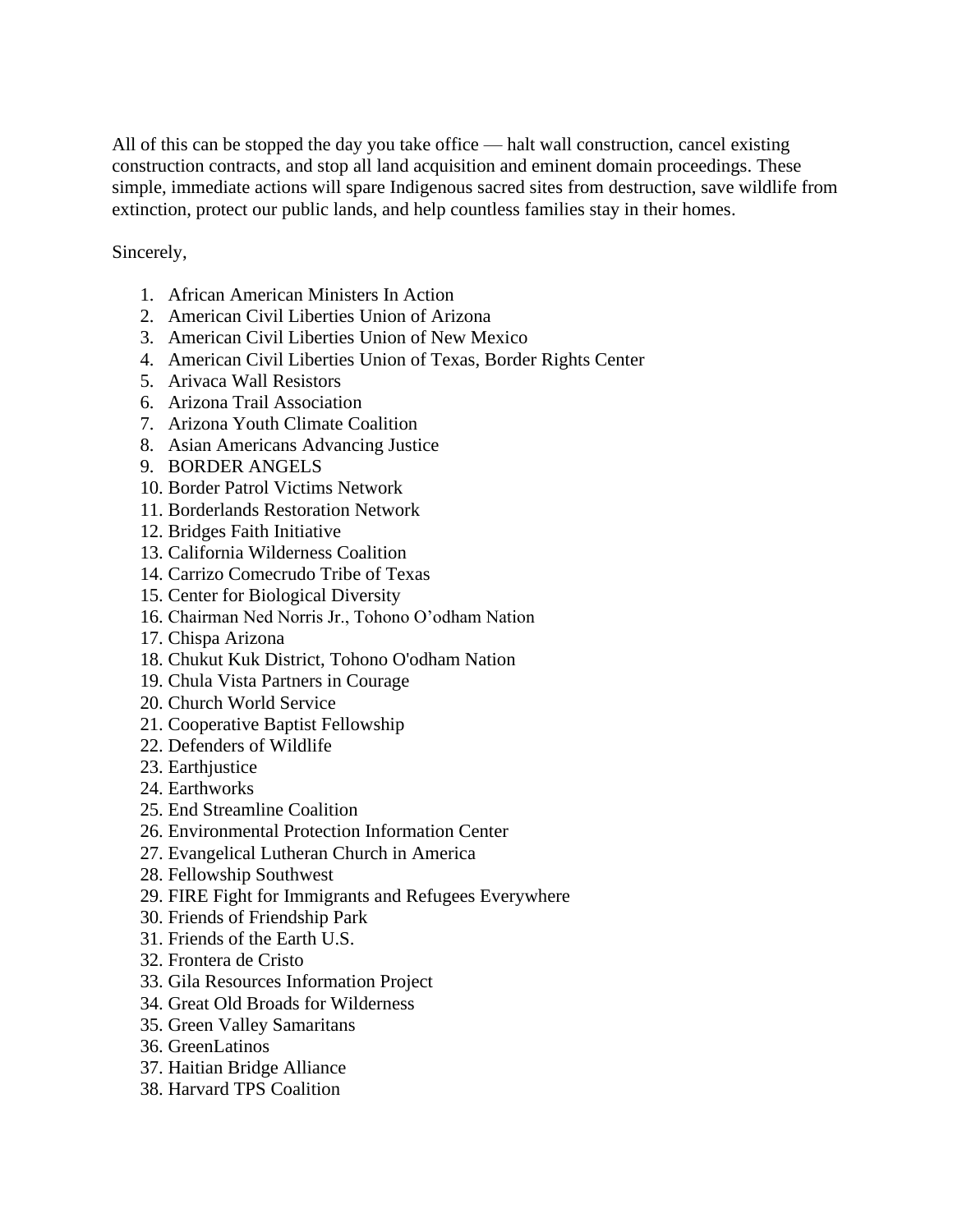- 39. Healing Hands Medical Mission
- 40. Healing the Border Project
- 41. Hia-Ced Hemajkam, LLC
- 42. Hickiwan District, Tohono O'odham Nation
- 43. Hispanic Federation
- 44. Hope Border Institute
- 45. Immigration Hub
- 46. Indigenous Alliance Without Borders
- 47. Insights El Paso Science Center
- 48. Instituto Power
- 49. Justice Action Center
- 50. Klamath Forest Alliance
- 51. La Puerta Waco
- 52. Laredo Immigrant Alliance
- 53. Latin America Working Group
- 54. Leadership Conference of Women Religious
- 55. League of Conservation Voters
- 56. Madrean Archipelago Wildlife Center
- 57. Maryknoll Office for Global Concerns
- 58. Migrant Rights Collective
- 59. MoveOn
- 60. National Butterfly Center
- 61. National Immigrant Justice Center
- 62. Natural Resources Defense Council
- 63. Network in Solidarity with the People of Guatemala
- 64. NM café
- 65. No Border Wall Laredo Coalition
- 66. North American Butterfly Association
- 67. Northern Jaguar Project
- 68. Ocean Conservation Research
- 69. Order of Ecumenical Franciscans
- 70. Order of Secular Franciscans
- 71. Pax Christi El Paso
- 72. Priests of the Sacred Heart, US Province
- 73. Rio Grande International Study Center
- 74. Rio Grande Valley Equal Voice Network
- 75. Rio Grande Valley No Border Wall Coalition
- 76. San Diego Immigrant Rights Consortium
- 77. San Miguel PEN
- 78. San Xavier District, Tohono O'odham Nation
- 79. Sells District, Tohono O'odham Nation
- 80. Sierra Club
- 81. Sisters of Mercy Laredo Texas
- 82. Sisters of Mercy of the Americas Justice Team
- 83. Sky Island Alliance
- 84. Social Justice Education Project